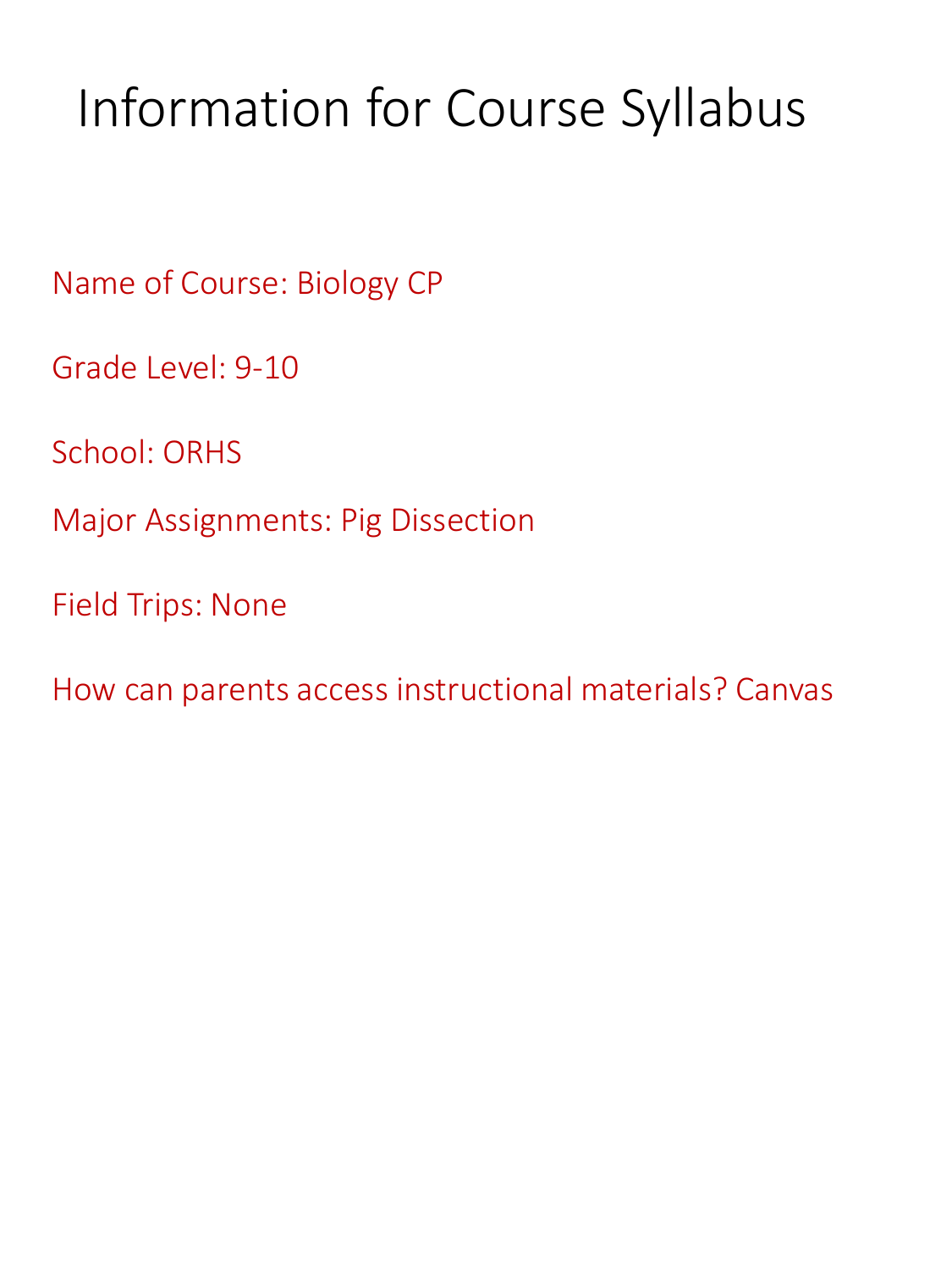### **Biology CP 2021-2022**

### **Term 1**

| О<br>ى | 60 |
|--------|----|
| О      | О  |
| سه     | О  |
| ∼      | മ  |

**BIO1.LS1.1** Compare and contrast existing models, identify patterns, and use structural<br>and functional evidence to analyze the characteristics of life. Engage in argument about<br>the designation of viruses as non-living bas and functional evidence to analyze the characteristics of life. Engage in argument about the designation of viruses as non-living based on these characteristics.

**BIO1.LS1.2** Evaluate comparative models of various cell types with a focus on organic molecules that make up cellular structures.

**BIO1.LS1.5** Research examples that demonstrate the functional variety of proteins and construct an argument based on evidence for the importance of the molecular structure to its function. Plan and carry out a controlled investigation to test predictions about factors, which should cause an effect on the structure and function of a protein.

**BIO1.LS1.7** Utilize a model of a cell plasma membrane to compare the various types of cellular transport and test predictions about the movement of molecules into or out of a cell based on the homeostasis of energy and matter in cells.

**BIO1.LS1.6** Create a model for the major events of the eukaryotic cell cycle, including mitosis. Compare and contrast the rates of cell division in various eukaryotic cell types in multicellular organisms.

**BIO1.LS1.3** Integrate evidence to develop a structural model of a DNA molecule. Using the model, develop and communicate an explanation for how DNA serves as a template for self-replication and encodes biological information.

**BIO1.LS1.4** Demonstrate how DNA sequence information is decoded through transcriptional and translational processes within the cell in order to synthesize proteins. Examine the relationship of structure and function of various types of RNA and the importance of this relationship in these processes.

**BIO1.LS3.2** Explain how protein formation results in phenotypic variation and discuss how changes in DNA can lead to somatic or germ line mutations.

**BIO1.LS3.1** Model chromosome progression through meiosis and fertilization in order to argue how the processes of sexual reproduction lead to both genetic similarities and variation in diploid organisms. Compare and contrast the processes of sexual and asexual reproduction, identifying the advantages and disadvantages of each.

Cells and DNA **Cells and DNA**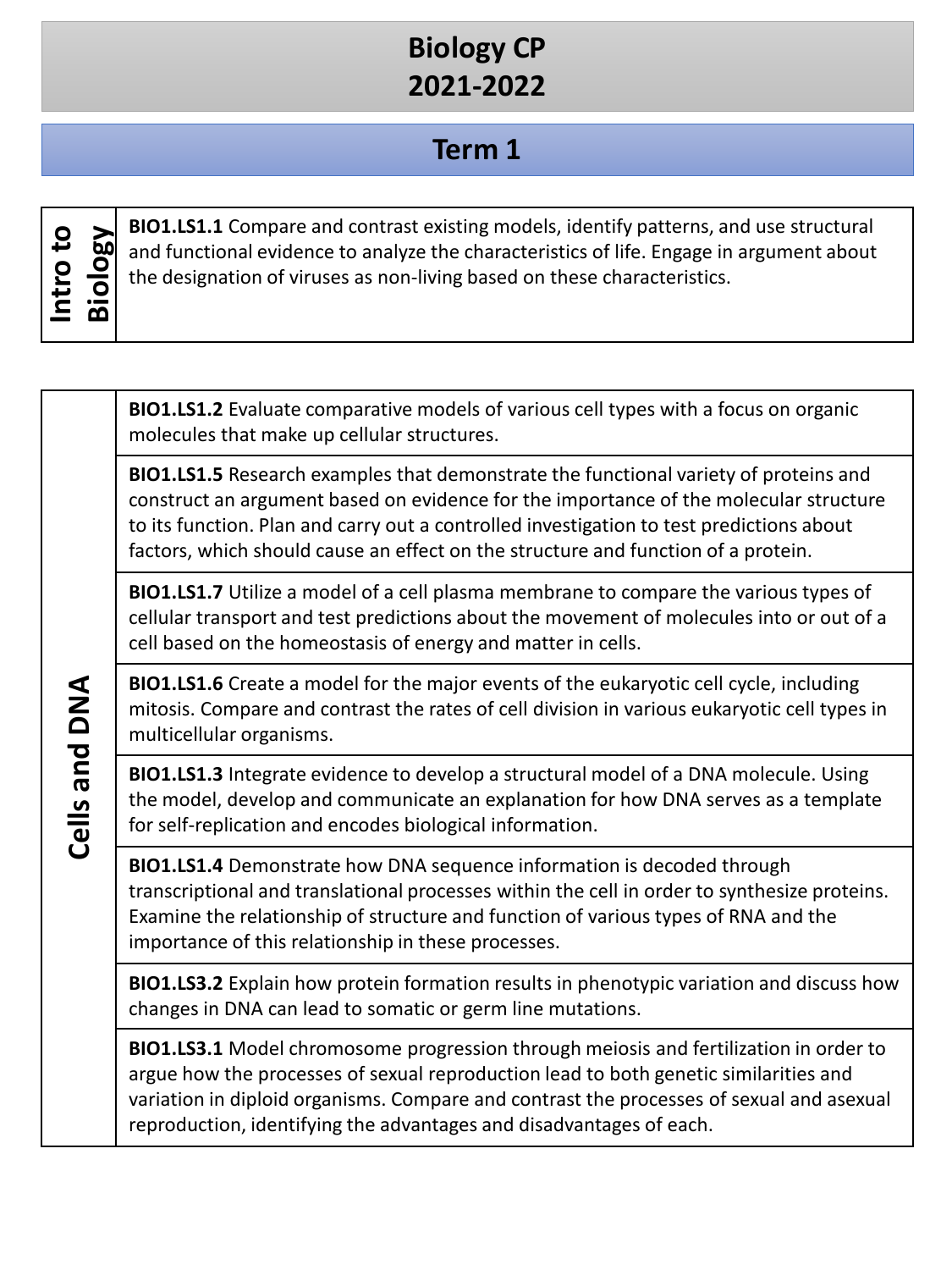## **Biology CP 2021-2022**

### **Term 2**

# **Genetics and Its**  Genetics and Its Applications **Applications**

**BIO1.LS3.3** Through pedigree analysis, identify patterns of trait inheritance to predict family member genotypes. Use mathematical thinking to predict the likelihood of various types of trait transmission.

**BIO1.ETS2.3** Analyze scientific and ethical arguments to support the pros and cons of application of a specific biotechnology technique such as stem cell usage, in vitro fertilization, or genetically modified organisms.

**BIO1.ETS2.1** Obtain, evaluate, and communicate information on how molecular biotechnology may be used in a variety of fields.

**BIO1.ETS2.2** Investigate the means by which karyotypes are utilized in diagnostic medicine.

Evolution **Evolution**

**BIO1.LS4.2** Using a model that demonstrates the change in allele frequencies resulting in evolution of a population over many generations, identify causative agents of change.

**BIO1.LS4.1** Evaluate scientific data collected from analysis of molecular sequences, fossil records, biogeography, and embryology. Identify chronological patterns of change and communicate that biological evolution is supported by multiple lines of empirical evidence that identify similarities inherited from a common ancestor (homologies).

**Photosynthesis and**  Photosynthesis and

**CELLULAR CERV** ENDINIEST A Create a model of photosynthesis demonstrating the net flow of matter and<br>energy into a cell. Use the model to explain energy transfer from light energy into stored<br>chemical energy in the produc energy into a cell. Use the model to explain energy transfer from light energy into stored chemical energy in the product.

**BIO1.LS1.9** Create a model of aerobic respiration demonstrating flow of matter and energy out of a cell. Use the model to explain energy transfer mechanisms. Compare aerobic respiration to alternative processes of glucose metabolism.